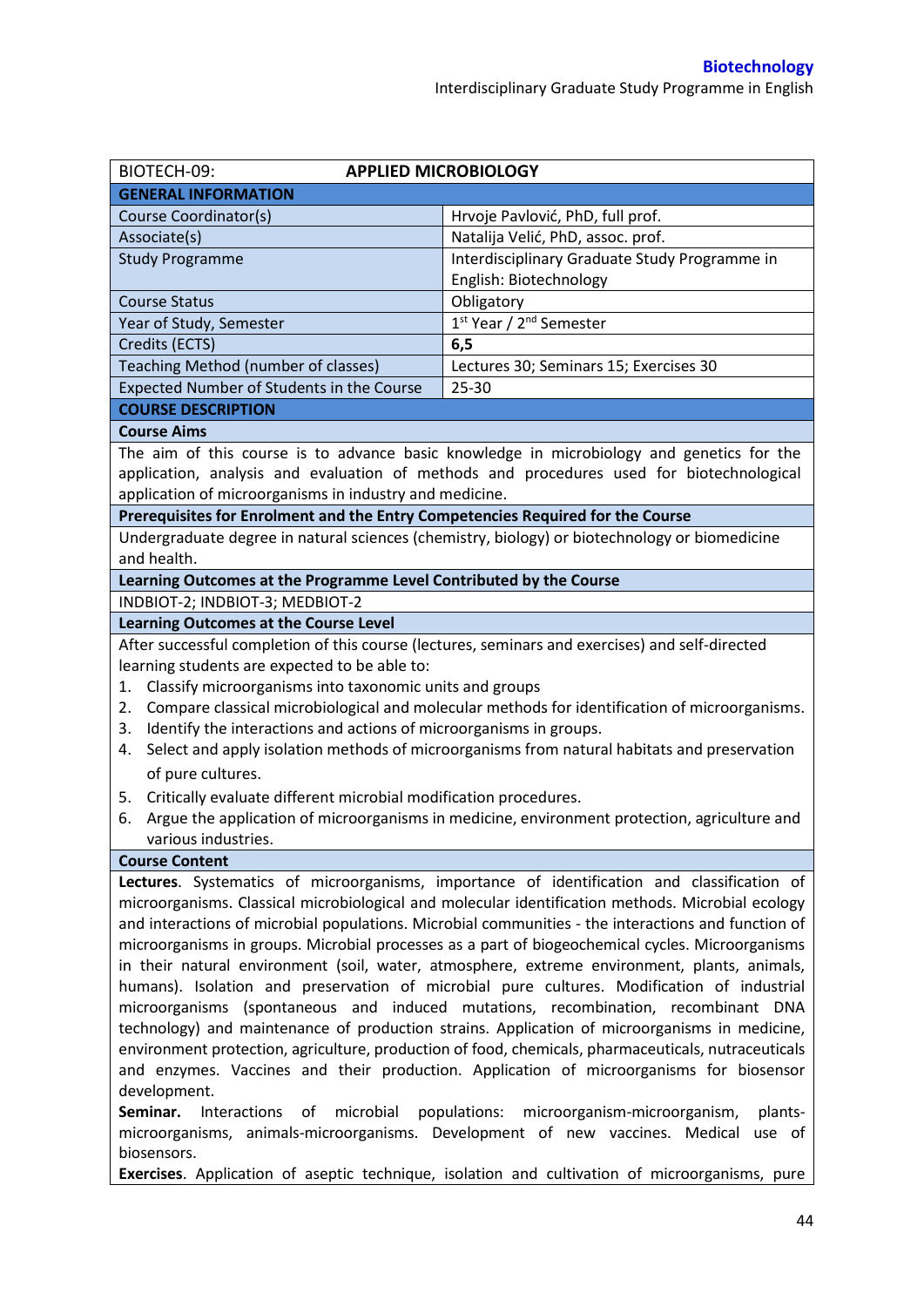Interdisciplinary Graduate Study Programme in English

cultures growth, simple and differential staining, metabolic and chemical tests of selected microorganisms. Growth and environmental impact on microbial growth. Characteristics of selected microorganisms. Collection, processing and handling of different samples.

Teaching Methods

Lectures; seminars; laboratory exercises

Students' Obligations

Attendance at all forms of classes is mandatory and the students are obligated to attend all knowledge tests. The students may be absent from 30% (full-time students) and 50% (part-time students) of each of the forms of classes, provided that the absence is justified. An exercise or a seminar which has not been completed must be made up.

**Monitoring the Activity of the Students** *(Connecting Learning Outcomes, Teaching Methods, and Grading)*

| <b>Class-related</b> | <b>ECTS</b>   | <b>Learning</b> | <b>Student activity</b> | <b>Evaluation</b> | <b>Grade points</b> |      |
|----------------------|---------------|-----------------|-------------------------|-------------------|---------------------|------|
| activity             |               | outcome         |                         | method            | Min.                | Max. |
| <b>Classes</b>       | 0.5           | $1 - 6$         | Attendance at           | Keeping           | $\overline{2}$      | 5    |
|                      |               |                 | classes and             | records           |                     |      |
|                      |               |                 | seminars                |                   |                     |      |
| Seminar work         | $\mathcal{P}$ | 3,6             | Writing a               | Oral              | 13                  | 35   |
|                      |               |                 | seminar paper           | presentation      |                     |      |
|                      |               |                 |                         | of a seminar      |                     |      |
|                      |               |                 |                         | paper             |                     |      |
| Laboratory           | 1             | $1 - 4$         | Laboratory              | Submitting a      | 5                   | 10   |
| exercises            |               |                 | exercises               | report            |                     |      |
| Final exam           | 3.0           | $1 - 6$         | Studying for the        | Written exam      | 30                  | 50   |
|                      |               |                 | final exam              |                   |                     |      |
| <b>Total</b>         | 6.5           |                 |                         |                   | 50                  | 100  |

## Evaluation of the written part of the final exam

| Percentage of correct answers (%) | Grade |
|-----------------------------------|-------|
| >95.00                            | 50    |
| 90.00-94.99                       | 47    |
| 85.00-89.99                       | 45    |
| 80.00-84.99                       | 40    |
| 75.00-79.99                       | 38    |
| 70.00-74.99                       | 35    |
| 65.00-69.99                       | 33    |
| 60.00-64.99                       | 30    |

## *Forming the final grade:*

The points granted for the final exam are added to the grade points awarded during class attendance. The grading process is conducted by absolute distribution, i.e. based on total achievements, and compared to the numerical system in the following manner:

A – Excellent (5): 90-100 grade points; B – Very Good (4): 80-89.99 grade points; C – Good (3): 65- 79.99 grade points;  $D$  – sufficient (2): 50-64.99 grade points

| Mandatory Literature (available in the library and via other media) |                          |                  |  |  |
|---------------------------------------------------------------------|--------------------------|------------------|--|--|
| Title                                                               | Number of                | Availability via |  |  |
|                                                                     | copies in the<br>library | other media      |  |  |